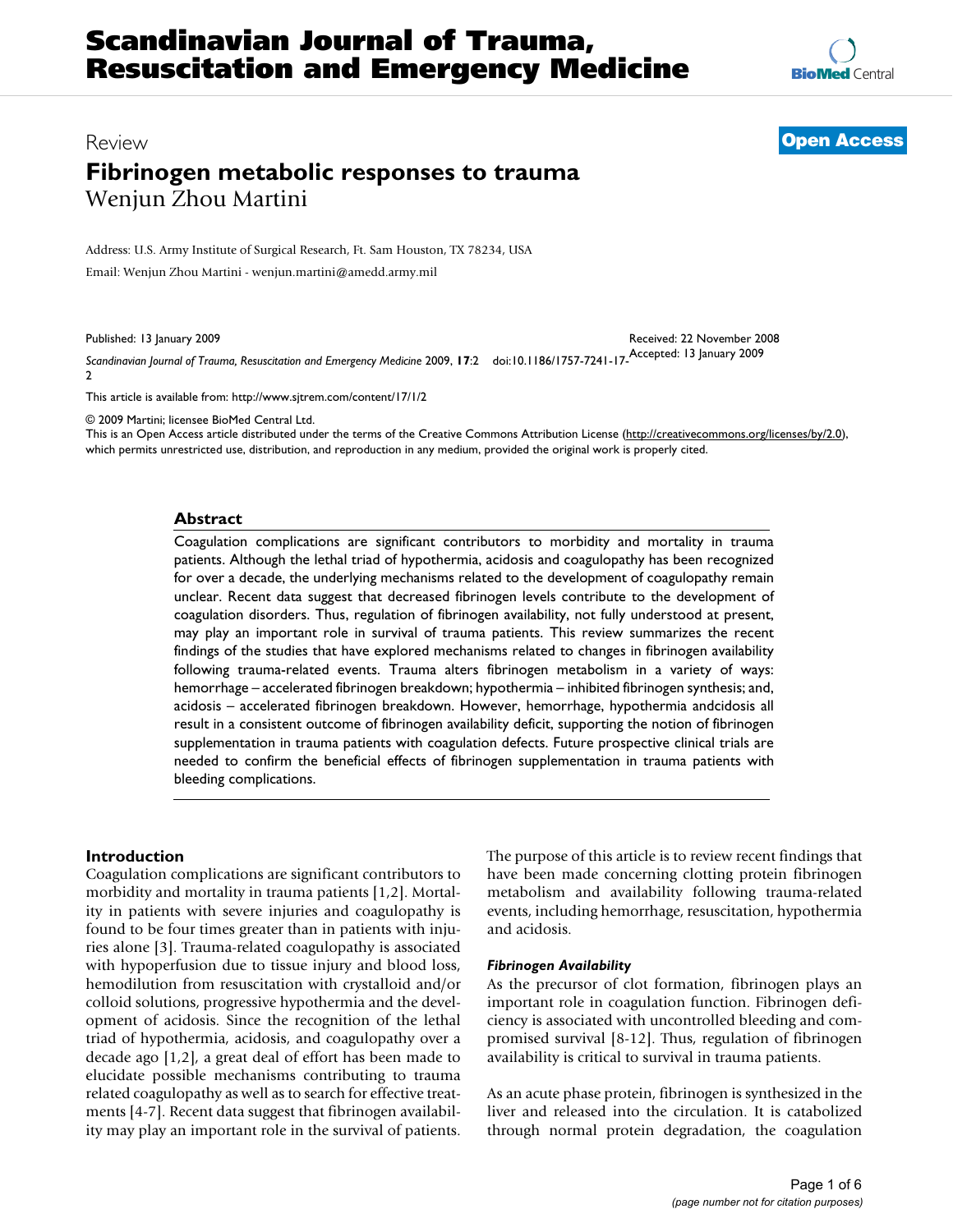process, and other unknown pathways. At any moment, fibrinogen availability is delineated by the dynamic balance of synthesis and breakdown. Mathematically, fibrinogen availability can be expressed as:

Fibrinogen availability = [[Fibrinogen] × total plasma volume] + [synthesis rate × time] - [breakdown rate × time]

Where [fibrinogen] is the initial fibrinogen concentration (mg/dL); synthesis is the amount of fibrinogen (mg) produced in a unit of time (hour); and breakdown rate is the amount of fibrinogen (mg) consumed in a unit of time (hour).

The importance of initial fibrinogen concentration is demonstrated by its relationship to maximum allowable blood loss before casualties reach critical status. Using a mathematical model to analyze hemostasis during blood loss that was validated with clinical data collected from 208 consecutive patients, Singbartl et al. showed that the maximal allowable blood loss is highly dependent on the initial fibrinogen levels [13]. For instance, for a given hematocrit (e.g., 45%) and platelet count (e.g.,  $225 \times 10^3$ ) μL), when three representative initial fibrinogen levels are 450 mg/dL, 300 mg/dL, and 200 mg/dL, the respective maximum allowable blood losses are 3750 ml, 1900 ml, and 750 ml, before critical levels of fibrinogen are reached. Although the exact critical levels of fibrinogen at which bleeding complications are provoked are debatable, the point is that bleeding complications do not always happen after large amounts of blood loss and hemodilution. Patients with low initial fibrinogen levels may possibly develop bleeding complications following even moderate blood loss and hemodilution. These patients may also have other pathological conditions present that could contribute to the development of coagulopathy [4,5,14-16].

Fibrinogen concentration is routinely measured by clinical laboratories. In contrast, quantification of fibrinogen synthesis and breakdown presents technical challenges. Consequently, fibrinogen concentration has been the only measurement available to assess changes in fibrinogen. It is worth clarifying that fibrinogen concentration does not in and of itself reveal any information about synthesis or breakdown. For instance, an increased fibrinogen concentration may be due to decreased consumption, and/or increased production, or simply deceases in plasma volume. Thus, to fully understand changes in fibrinogen availability requires information of fibrinogen metabolism.

#### *Quantification of Fibrinogen Metabolism*

The important role of fibrinogen in coagulation led to investigations to study fibrinogen kinetics. In the 1960s and 1970s, fibrinogen synthesis was quantified using radioactive isotope labeled amino acids in experimental animals [17-19]. Upon administration, radioactive labeled amino acids were incorporated into fibrinogen molecules and the increased radioactivities in fibrinogen over time were used to reflect fibrinogen production. By comparing the radioactivities in fibrinogen with the control group, this approach allowed assessment of changes in fibrinogen production, but did not offer any information about fibrinogen breakdown. To measure fibrinogen catabolism, others used radioactive labeled fibrinogen to investigate fibrinogen breakdown in experimental animals and humans [20-25]. In this approach, radioactive labeled fibrinogen (i.e., 125I – fibrinogen) was injected into subjects and blood samples were withdrawn daily for 5 to 14 days afterwards. Fibrinogen was then isolated from the blood samples and its radioactivities were measured. The decreases of radioactivities of fibrinogen over time were used to reflect fibrinogen breakdown. This approach was used in the past as an *in vivo* means to assess changes of fibrinogen breakdown under different pathophysiological states [20-25]. Unfortunately, this approach did not allow quantification of fibrinogen synthesis. Consequently, changes in fibrinogen metabolism remained unclear due to the lack of a methodology to quantify fibrinogen synthesis and breakdown.

Recently, Martini et al. developed an *in vivo* methodology to quantify fibrinogen synthesis and breakdown rates simultaneously and independently [26]. The simultaneous and independent quantification of synthesis and breakdown provides comprehensive and complete assessment of fibrinogen metabolism and availability. This methodology involves the infusion of stable isotope labeled amino acids with subsequent gas chromatography mass spectrometry analysis. With the infusion of differently labeled amino acids for different durations, the incorporation of the isotopic labels in fibrinogen over time is used to calculate fibrinogen synthesis, while the decay of the isotopic labels in fibrinogen after the infusion ceases is used to calculate fibrinogen breakdown. There are several advantages to this methodology. First, stable isotopes are naturally occurring and safe for use in humans; second, synthesis and breakdown rates are quantified simultaneously and independently in the same subject; and third, the entire study (infusion and blood samplings) takes only 6 to 8 hours, compared to the days required in previous approaches. The establishment of this methodology made it possible to investigate changes of fibrinogen metabolism in trauma.

#### *Effects of Hemorrhage*

Hemorrhage is the leading potentially preventable cause of death on the battlefield and a major cause of death in civilian trauma [11,27]. One of the most detrimental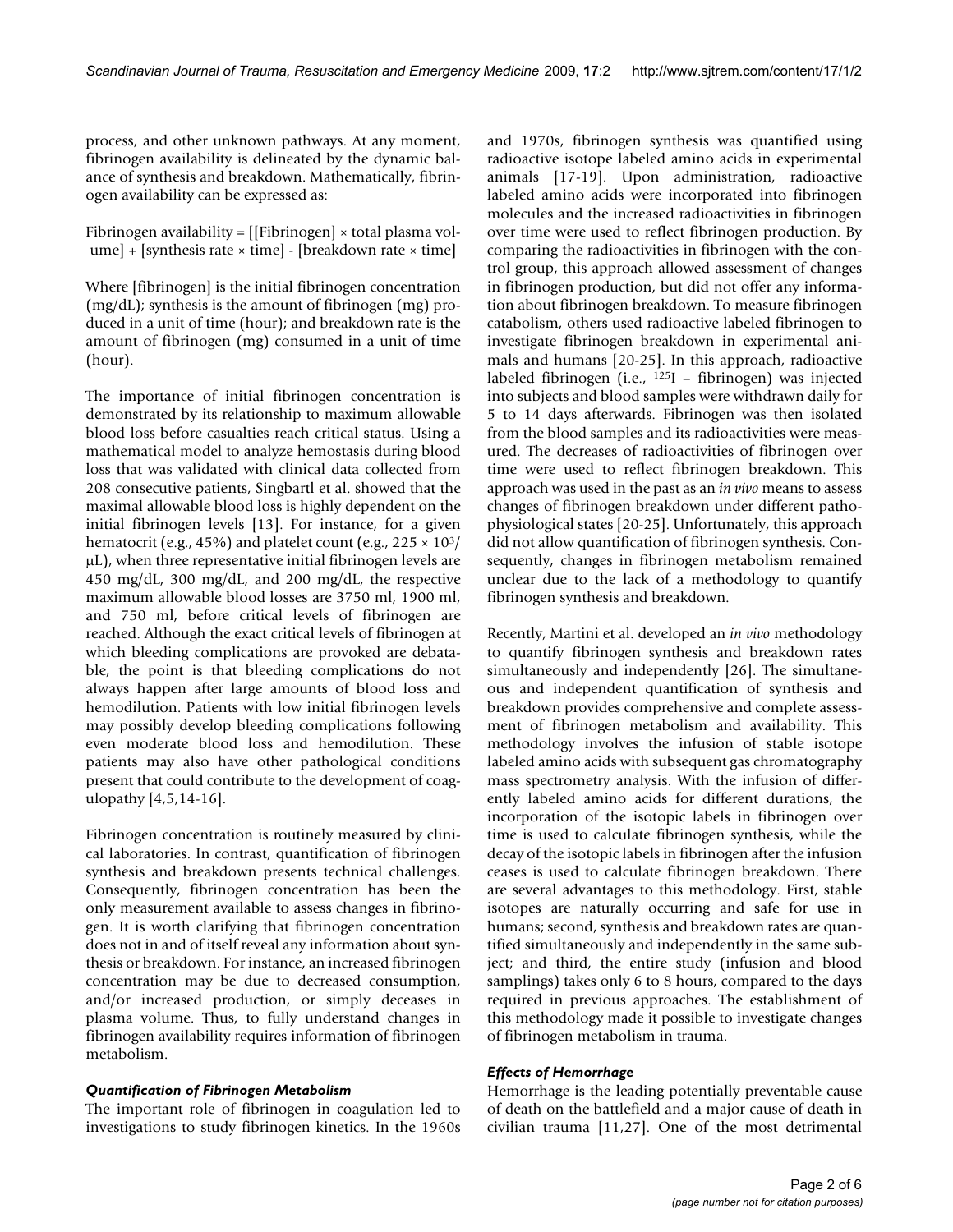complications following hemorrhage is the disruption of hemostasis, resulting in uncontrolled bleeding, disseminated intravascular coagulation (DIC), and thrombotic complications [8,10-12]. Based on the limited data available at present, changes in fibrinogen availability are involved in the development of clotting disorders. In acutely injured trauma victims, fibrinogen levels were observed to be the first coagulation proteins and factors to drop to pathophysiological levels [8,9], although this is not a universal finding [28]. The observed decrease of fibrinogen was not found to be attributable to blood loss or resuscitation [8,9].

To investigate the effects of hemorrhage on fibrinogen metabolism, a swine model was used in which a moderate hemorrhage was induced by withdrawing 35% of estimated total blood volume from the femoral artery [26]. After hemorrhage and stabilization, a stable isotope infusion was performed with 1-13C- phenylalanine for 6 hours and  $d_5$ -phenylalanine for 4 hours. During the infusion, blood samples were collected hourly and isotopic enrichments of fibrinogen from the infusion were determined using gas chromatography mass spectrometry analysis. Data from this study showed that after moderate hemorrhage, fibrinogen breakdown was accelerated compared with the control group. There was no change in the fibrinogen synthesis rate (Additional file 1) [26]. The deficit between fibrinogen production and consumption indicates a potential decrease in fibrinogen availability after hemorrhage. It is worth mentioning that there were no changes in pH or temperature associated with the 35% blood loss in this study, suggesting that the effects observed in the study were due to hemorrhage only. Under more severe hemorrhagic shock, changes of fibrinogen metabolism may be different due to possible changes in pH or temperature resulted from severe blood loss and compromised tissue perfusion.

# *Effects of lactated Ringer's Resuscitation*

To treat hemorrhagic shock, fluid resuscitation is routinely used in clinical practice to restore tissue perfusion. The effects of various crystalloids and colloids with different volume-expanding capacities have been reported in the literature [29-33]. Among these fluids, lactated Ringers solution (LR) is considered part of standard care [34]. The effects of LR on fibrinogen kinetics were reported recently by Martini et al. in a study of swine [35]. In the study, a moderate hemorrhage was induced by withdrawing 35% of estimated blood volume in 12 pigs, with an additional 6 pigs used as controls. Afterwards, the 12 hemorrhaged pigs were randomly divided into the hemorrhage only group and hemorrhage-LR resuscitation group. In the hemorrhage-LR resuscitation group, LR solution at 3 times the bled volume was given to the pigs while no fluid was given in the hemorrhage only group. Upon

stabilization, stable isotope infusion was performed in all three groups, followed by blood drawn hourly and subsequent gas chromatography mass spectrometry analysis. Data from this study [35] showed that compared with the control value  $(3.0 \pm 0.5 \text{ mg/kg/h})$ , fibrinogen breakdown was similarly increased in both the hemorrhage only group (5.4  $\pm$  0.7 mg/kg/h) and the hemorrhage-LR resuscitation group (5.6  $\pm$  0.5 mg/kg/h). There were no significant differences in fibrinogen synthesis among the control group (2.5  $\pm$  0.6 mg/kg/h), the hemorrhage only group  $(1.7 \pm 0.3 \text{ mg/kg/h})$  or the hemorrhage-LR resuscitation group  $(2.6 \pm 0.4 \text{ mg/kg/h}$ , Additional file 1). This suggests that the changes in fibrinogen metabolism resulted from hemorrhagic shock and that LR resuscitation itself did not affect fibrinogen metabolism. However, the effects of other resuscitation fluids, such as colloids, on fibrinogen metabolism remain to be investigated.

# *Effects of Hypothermia*

Hypothermia, clinically defined as a body temperature of 34°C or less, is commonly observed in severely injured trauma patients [36]. The association of hypothermia to coagulation dysfunction and mortality has been well described [36-41]. Compared with patients who had a body temperature of  $36.1 \pm 0.7$ °C, there was a 2.4-fold increase in blood loss in post-laparotomy patients whose body temperature was  $33.8 \pm 0.5^{\circ}$ C [37]. In a group of trauma patients with Injury Severity Scores (ISS) greater than 25, the mortality increased from 10% to 100% when body temperature declined from 35°C to less than 32°C [40]. Among nonsurviving trauma patients, approximately 80% have body temperatures of less than 34°C at the time of death [38]. The adverse effects of hypothermia on coagulation have been indicated by prolonged prothrombin time (PT) and activated partial thromboplastin time (aPTT) in hypothermic patients and experimental animals, as well as in plasma samples cooled in vitro [42- 47]. The dynamic changes of fibrinogen metabolism during hypothermia were revealed recently by Martini et al [48].

In a normovolemic swine model, hypothermia of 32°C was induced using a cold blanket with circulating water at 4°C [48]. Temperature of 32°C was used based on the fact that 100% mortality was observed when the temperature in trauma patients dropped below 32°C [40]. When the animal temperature was lowered to 32°C and stabilized, stable isotope 1-13C-phenylalanine was infused for 6 hours and  $d_5$ -phenylalanine was infused for 4 hours. Blood samples were taken hourly during the infusion and the isotopic labeling of fibrinogen was determined using gas chromatography and mass spectrometry analysis. It was found that hypothermia decreased fibrinogen synthesis, with no effects on fibrinogen breakdown (Additional file 1) [48]. This observation indicates that, in response to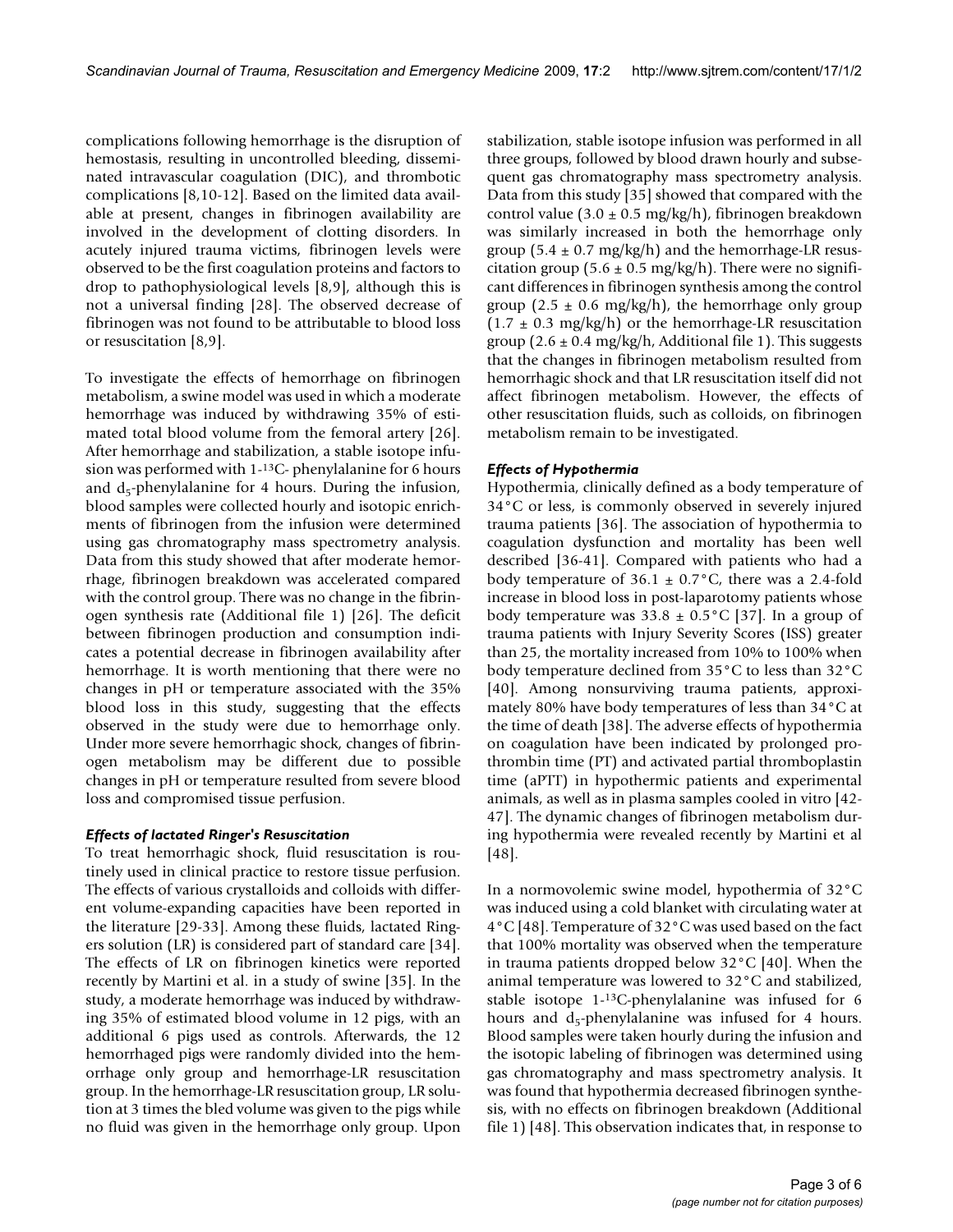cooling, fibrinogen synthesis and degradation are regulated via different mechanisms and that there is a potential deficit in fibrinogen availability following hypothermia. The metabolic changes in fibrinogen were associated with prolonged clotting initiation time and decreased clotting speed.

# *Effects of Acidosis*

Among all the factors contributing to coagulation disorders, acidosis is one of the most important predictors of coagulopathy in trauma patients [49], with the likelihood of death increasing as the severity of acidosis increases [1,38,50-52]. The detrimental effects of acidosis on coagulation include impaired enzyme activities, depleted fibrinogen levels and platelet counts, prolonged clotting times, and increased bleeding times [1,38,50-53]. The mechanisms contributing to the depletions of fibrinogen were reported recently by Martini et al [48].

In a swine model, acidosis of pH 7.1 was induced by an infusion of 0.2 N HCl in LR [54]. When the target pH of 7.1 was achieved and stabilized, a stable isotope infusion of 1-<sup>13</sup>C-phenylalanine and  $d_5$ -phenylalanine was performed with hourly blood sampling. Following gas chromatograph and mass spectrometry analysis, data from this study showed that, in contrast to the effects of hypothermia, acidosis increased fibrinogen breakdown by 1.8-fold compared with control values, with no effects on fibrinogen synthesis (Additional file 1) [54]. Thus, it appears that there were differential effects on fibrinogen synthesis and breakdown by acidosis and there was a potential depletion of fibrinogen availability following acidosis.

# *Fibrinogen Supplementation*

Despite the differential effects on fibrinogen synthesis and breakdown, hemorrhage, hypothermia and acidosis all resulted in a single outcome: a deficit in fibrinogen availability. Beneficial effects of fibrinogen supplementation were reported in animal and *in vitro* studies following the administration of Haemocomplettan P®, a fibrinogen concentrate available in European countries [55-60] (some of these studies were conducted or sponsored by the manufacture). In pigs with 60% blood volume exchanged with hydroxyethyl starch, Fries et al. investigated the effects of Haemocomplettan  $P^*$  together with prothrombin complex concentrate on blood loss from a standard liver laceration and survival [55]. The blood loss in the supplement group was 240 ml (50 – 830 ml) compared to 1800 ml (1500 – 2500 ml) in the placebo group. All animals in the supplement group survived compared to 20% survival in the placebo group [55]. Similarly, in a rat model with sepsis-induced DIC, Kaspereit et al. reported significant decrease in mortality following treatment with Haemocomplettan P® [58]. Thus, fibrinogen supplementation may be potentially beneficial following massive blood

loss and DIC. It remains unclear, however, how early fibrinogen supplementation affects the dynamic features of fibrinogen metabolism.

Consistent with animal studies, decreased fibrinogen levels have been documented in coagulopathic patients [61- 63]. In search for effective treatments, efforts have been made to evaluate outcomes from transfusion of blood products, such as fresh whole blood, fresh frozen plasma (FFP), cryoprecipitate, and red blood cells (RBC). Recent published retrospective studies suggested potential benefits of transfusion of a higher ratio of fibrinogen to red blood cell unit ratio in trauma patients [6,7,64-72].

To observe the effects of fibrinogen supplementation on survival, Stinger et al. performed a retrospective study in massively transfused trauma patients at a US Army combat support hospital [72]. Two hundred fifty-two trauma patients with an average ISS of  $21 \pm 10$  who received 10 or more units of RBC in 24 hours were included in the study. The amount of fibrinogen transfused was calculated based on fibrinogen amount within each blood product, such as fresh whole blood, cryoprecipitate, aphaeresis platelets and FFP. The ratio of fibrinogen-to-RBC was used to identify two patient groups: a low ratio group (ratio < 0.2 g fibrinogen per RBC unit) and a high ratio group (ratio ≥0.2 g fibrinogen per RBC unit). The authors reported mortality rates of 52% and 24% in the low and high ratio groups, respectively ( $p < 0.001$ ). Upon logistic regression analysis, the fibrinogen-to-RBC ratio was found to be independently associated with mortality [72]. It should be mentioned, however, that some recent studies have called into question the value of high fibrinogen-to-RBC ratio in treatment of trauma patients [73,74]. Future prospective clinical trials are needed to clarify the effects of a higher ratio of fibrinogen to RBC transfusion and outcome in trauma patients.

# **Conclusion**

Fibrinogen availability is regulated through synthesis and breakdown to maintain coagulation function. Recent studies have revealed the mechanisms underlying changes in fibrinogen availability following trauma. Hemorrhage, hypothermia and acidosis alter fibrinogen metabolism in a variety of ways: First, moderate hemorrhage accelerated fibrinogen breakdown with no significant effects on fibrinogen. Second, hypothermia of 32°C inhibited fibrinogen synthesis with no effects on fibrinogen breakdown. Finally, acidosis of pH 7.1 accelerated fibrinogen breakdown without changing fibrinogen synthesis. Despite the differential effects on fibrinogen synthesis and breakdown, hemorrhage, hypothermia and acidosis all lead to a deficit in fibrinogen availability. Recent retrospective clinical studies in trauma patients and animal trials suggest that fibrinogen supplementation may be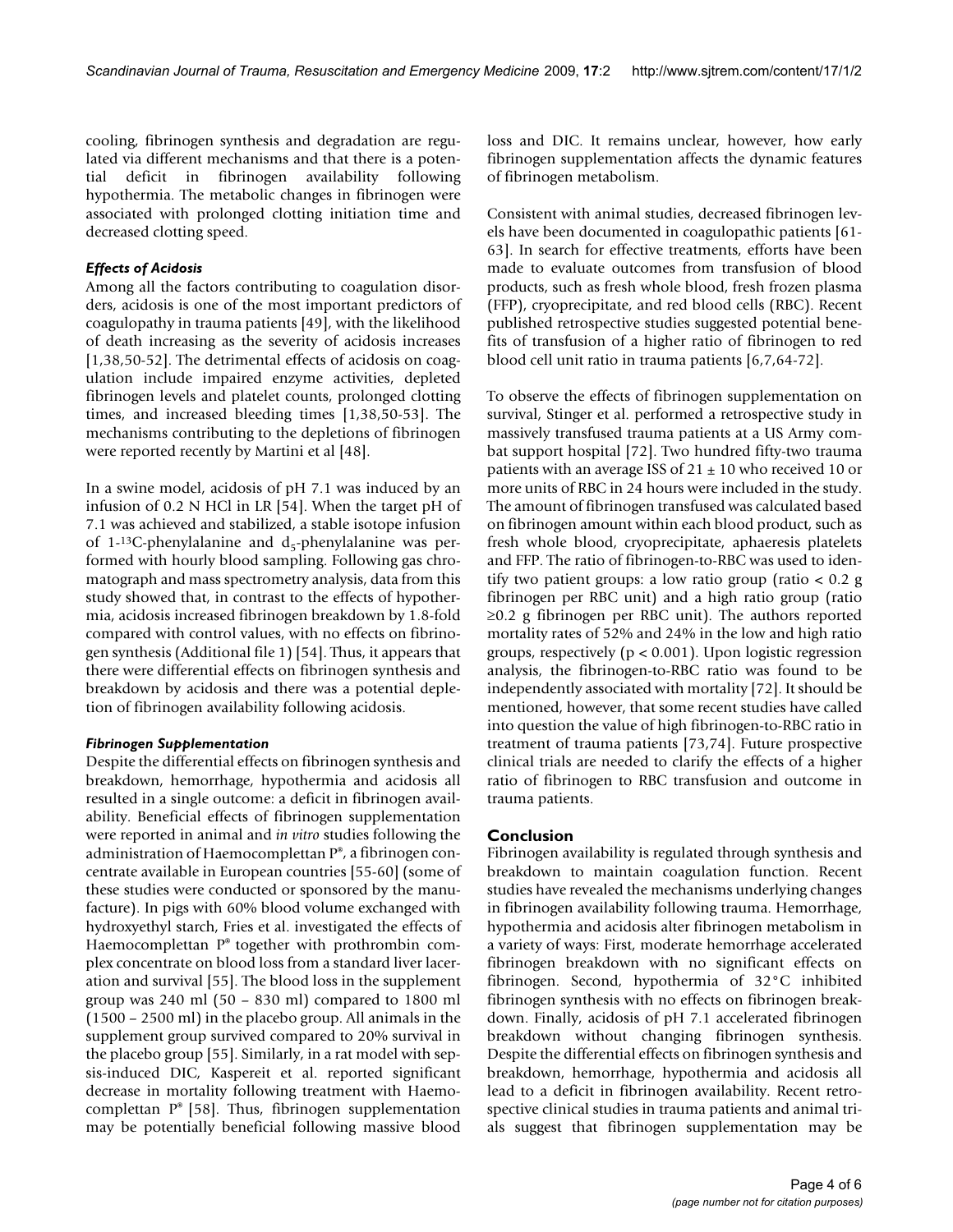beneficial. Further prospective clinical trials to confirm the benefits of fibrinogen supplementation in trauma patients are warranted.

#### **Abbreviations**

DIC: disseminated intravascular coagulation; LR: lactated Ringer's solution; ISS: Injury Severity Scores; PT: prothrombin time; aPTT: activated partial thromboplastin time; FFP: fresh frozen plasma; RBC: red blood cells.

#### **Competing interests**

The author declares that the author has no competing interests.

#### **Authors' contributions**

The author drafted the manuscript.

# **Additional material**

#### **Additional file 1**

*The effects of hemorrhage, LR resuscitation, hypothermia, and acidosis on fibrinogen synthesis and breakdown in pigs. Data presented were collected during studies conducted by Martini et al [26,35,48,54]. \*p < 0.05 compare with control values.*

Click here for file

[\[http://www.biomedcentral.com/content/supplementary/1757-](http://www.biomedcentral.com/content/supplementary/1757-7241-17-2-S1.jpeg) 7241-17-2-S1.jpeg]

# **Acknowledgements**

This work was supported by the US Army Medical Research and Medical Command.

The opinions or assertions contained herein are the private views of the author and are not to be construed as official or as reflecting the views of the Department of the Army or the Department of Defense.

# **References**

- 1. Moore EE: **[Thomas G. Orr Memorial Lecture. Staged laparot](http://www.ncbi.nlm.nih.gov/entrez/query.fcgi?cmd=Retrieve&db=PubMed&dopt=Abstract&list_uids=8942535)[omy for the hypothermia, acidosis, and coagulopathy syn](http://www.ncbi.nlm.nih.gov/entrez/query.fcgi?cmd=Retrieve&db=PubMed&dopt=Abstract&list_uids=8942535)[drome.](http://www.ncbi.nlm.nih.gov/entrez/query.fcgi?cmd=Retrieve&db=PubMed&dopt=Abstract&list_uids=8942535)** *Am J Surg* 1996, **172:**405-410.
- 2. Rotondo MF, Zonies DH: **[The damage control sequence and](http://www.ncbi.nlm.nih.gov/entrez/query.fcgi?cmd=Retrieve&db=PubMed&dopt=Abstract&list_uids=9291979) [underlying logic.](http://www.ncbi.nlm.nih.gov/entrez/query.fcgi?cmd=Retrieve&db=PubMed&dopt=Abstract&list_uids=9291979)** *Surg Clin North Am* 1997, **77:**761-777.
- 3. Brohi K, Singh J, Heron M, Coats T: **[Acute traumatic coagulopa](http://www.ncbi.nlm.nih.gov/entrez/query.fcgi?cmd=Retrieve&db=PubMed&dopt=Abstract&list_uids=12813333)[thy.](http://www.ncbi.nlm.nih.gov/entrez/query.fcgi?cmd=Retrieve&db=PubMed&dopt=Abstract&list_uids=12813333)** *J Trauma* 2003, **54:**1127-1130.
- 4. Brohi K, Cohen MJ, Ganter MT, Schultz MJ, Levi M, Mackersie RC, Pittet JF: **[Acute coagulopathy of trauma: hypoperfusion induces](http://www.ncbi.nlm.nih.gov/entrez/query.fcgi?cmd=Retrieve&db=PubMed&dopt=Abstract&list_uids=18469643) [systemic anticoagulation and hyperfibrinolysis.](http://www.ncbi.nlm.nih.gov/entrez/query.fcgi?cmd=Retrieve&db=PubMed&dopt=Abstract&list_uids=18469643)** *J Trauma* 2008, **64:**1211-1217.
- Hess JR, Brohi K, Dutton RP, Hauser CJ, Holcomb JB, Kluger Y, Mackway-Jones K, Parr MJ, Rizoli SB, Yukioka T, *et al.*: **[The coagulopathy](http://www.ncbi.nlm.nih.gov/entrez/query.fcgi?cmd=Retrieve&db=PubMed&dopt=Abstract&list_uids=18849786) [of trauma: a review of mechanisms.](http://www.ncbi.nlm.nih.gov/entrez/query.fcgi?cmd=Retrieve&db=PubMed&dopt=Abstract&list_uids=18849786)** *J Trauma* 2008, **65:**748-754.
- 6. Maegele M, Lefering R, Paffrath T, Tjardes T, Simanski C, Bouillon B: **[Red-blood-cell to plasma ratios transfused during massive](http://www.ncbi.nlm.nih.gov/entrez/query.fcgi?cmd=Retrieve&db=PubMed&dopt=Abstract&list_uids=18557827) transfusion are associated with mortality in severe multiple injury: a retrospective analysis from the Trauma Registry of [the Deutsche Gesellschaft fur Unfallchirurgie.](http://www.ncbi.nlm.nih.gov/entrez/query.fcgi?cmd=Retrieve&db=PubMed&dopt=Abstract&list_uids=18557827)** *Vox Sang* 2008, **95:**112-119.
- 7. Spinella PC: **[Warm fresh whole blood transfusion for severe](http://www.ncbi.nlm.nih.gov/entrez/query.fcgi?cmd=Retrieve&db=PubMed&dopt=Abstract&list_uids=18594261) [hemorrhage: U.S. military and potential civilian applications.](http://www.ncbi.nlm.nih.gov/entrez/query.fcgi?cmd=Retrieve&db=PubMed&dopt=Abstract&list_uids=18594261)** *Crit Care Med* 2008, **36:**S340-345.
- 8. Armand R, Hess JR: **[Treating coagulopathy in trauma patients.](http://www.ncbi.nlm.nih.gov/entrez/query.fcgi?cmd=Retrieve&db=PubMed&dopt=Abstract&list_uids=12881783)** *Transfus Med Rev* 2003, **17:**223-231.
- 9. Collins JA: **[The pathophysiology of hemorrhagic shock.](http://www.ncbi.nlm.nih.gov/entrez/query.fcgi?cmd=Retrieve&db=PubMed&dopt=Abstract&list_uids=6757962)** *Prog Clin Biol Res* 1982, **108:**5-29.
- 10. Hardy JF, De Moerloose P, Samama M: **[Massive transfusion and](http://www.ncbi.nlm.nih.gov/entrez/query.fcgi?cmd=Retrieve&db=PubMed&dopt=Abstract&list_uids=15064258) [coagulopathy: pathophysiology and implications for clinical](http://www.ncbi.nlm.nih.gov/entrez/query.fcgi?cmd=Retrieve&db=PubMed&dopt=Abstract&list_uids=15064258) [management.](http://www.ncbi.nlm.nih.gov/entrez/query.fcgi?cmd=Retrieve&db=PubMed&dopt=Abstract&list_uids=15064258)** *Can J Anaesth* 2004, **51:**293-310.
- 11. Sherman LA: **[DIC in massive transfusion.](http://www.ncbi.nlm.nih.gov/entrez/query.fcgi?cmd=Retrieve&db=PubMed&dopt=Abstract&list_uids=6757959)** *Prog Clin Biol Res* 1982, **108:**171-189.
- 12. Sherry S: **[Hemostatic mechanisms and proteolysis in shock.](http://www.ncbi.nlm.nih.gov/entrez/query.fcgi?cmd=Retrieve&db=PubMed&dopt=Abstract&list_uids=13752895)** *Fed Proc* 1961, **20:**209-218.
- 13. Singbartl K, Innerhofer P, Radvan J, Westphalen B, Fries D, Stogbauer R, Van Aken H: **[Hemostasis and hemodilution: a quantitative](http://www.ncbi.nlm.nih.gov/entrez/query.fcgi?cmd=Retrieve&db=PubMed&dopt=Abstract&list_uids=12651636) [mathematical guide for clinical practice.](http://www.ncbi.nlm.nih.gov/entrez/query.fcgi?cmd=Retrieve&db=PubMed&dopt=Abstract&list_uids=12651636)** *Anesth Analg* 2003, **96:**929-935.
- 14. Brohi K, Cohen MJ, Davenport RA: **[Acute coagulopathy of](http://www.ncbi.nlm.nih.gov/entrez/query.fcgi?cmd=Retrieve&db=PubMed&dopt=Abstract&list_uids=17975390) [trauma: mechanism, identification and effect.](http://www.ncbi.nlm.nih.gov/entrez/query.fcgi?cmd=Retrieve&db=PubMed&dopt=Abstract&list_uids=17975390)** *Curr Opin Crit Care* 2007, **13:**680-685.
- 15. Brohi K, Cohen MJ, Ganter MT, Matthay MA, Mackersie RC, Pittet JF: **[Acute traumatic coagulopathy: initiated by hypoperfusion:](http://www.ncbi.nlm.nih.gov/entrez/query.fcgi?cmd=Retrieve&db=PubMed&dopt=Abstract&list_uids=17457176) [modulated through the protein C pathway?](http://www.ncbi.nlm.nih.gov/entrez/query.fcgi?cmd=Retrieve&db=PubMed&dopt=Abstract&list_uids=17457176)** *Ann Surg* 2007, **245:**812-818.
- 16. Cohen MJ, Brohi K, Ganter MT, Manley GT, Mackersie RC, Pittet JF: **[Early coagulopathy after traumatic brain injury: the role of](http://www.ncbi.nlm.nih.gov/entrez/query.fcgi?cmd=Retrieve&db=PubMed&dopt=Abstract&list_uids=18212647) [hypoperfusion and the protein C pathway.](http://www.ncbi.nlm.nih.gov/entrez/query.fcgi?cmd=Retrieve&db=PubMed&dopt=Abstract&list_uids=18212647)** *J Trauma* 2007, **63:**1254-1261.
- 17. Alving BM, Bell WR, Evatt BL: **[Fibrinogen synthesis in rabbits:](http://www.ncbi.nlm.nih.gov/entrez/query.fcgi?cmd=Retrieve&db=PubMed&dopt=Abstract&list_uids=860765) [effects of altered levels of circulating fibrinogen.](http://www.ncbi.nlm.nih.gov/entrez/query.fcgi?cmd=Retrieve&db=PubMed&dopt=Abstract&list_uids=860765)** *Am J Physiol* 1977, **232:**H478-484.
- 18. Atencio AC, Burdick DC, Reeve EB: **An accurate isotope dilution method for measuring plasma fibrinogen.** *J Lab Clin Med* 1965, **66:**137-145.
- 19. Koj A: **[The measurement of absolute and relative synthesis](http://www.ncbi.nlm.nih.gov/entrez/query.fcgi?cmd=Retrieve&db=PubMed&dopt=Abstract&list_uids=5672847) [rates of fibrinogen in vivo.](http://www.ncbi.nlm.nih.gov/entrez/query.fcgi?cmd=Retrieve&db=PubMed&dopt=Abstract&list_uids=5672847)** *Biochim Biophys Acta* 1968, **165:**97-107.
- 20. Blaisdell FW, Graziano CJ: **[Assessment of clotting by the deter](http://www.ncbi.nlm.nih.gov/entrez/query.fcgi?cmd=Retrieve&db=PubMed&dopt=Abstract&list_uids=626326)[mination of fibrinogen catabolism.](http://www.ncbi.nlm.nih.gov/entrez/query.fcgi?cmd=Retrieve&db=PubMed&dopt=Abstract&list_uids=626326)** *Am J Surg* 1978, **135:**436-442.
- 21. Blaisdell FW, Graziano CJ, Effeney DJ: **[In vivo assessment of anti](http://www.ncbi.nlm.nih.gov/entrez/query.fcgi?cmd=Retrieve&db=PubMed&dopt=Abstract&list_uids=929373)[coagulation.](http://www.ncbi.nlm.nih.gov/entrez/query.fcgi?cmd=Retrieve&db=PubMed&dopt=Abstract&list_uids=929373)** *Surgery* 1977, **82:**827-839.
- 22. Regoeczi E: **[Fibrinogen catabolism: kinetics of catabolism fol](http://www.ncbi.nlm.nih.gov/entrez/query.fcgi?cmd=Retrieve&db=PubMed&dopt=Abstract&list_uids=5411467)[lowing sudden elevation of the pool with exogenous fibrino](http://www.ncbi.nlm.nih.gov/entrez/query.fcgi?cmd=Retrieve&db=PubMed&dopt=Abstract&list_uids=5411467)[gen.](http://www.ncbi.nlm.nih.gov/entrez/query.fcgi?cmd=Retrieve&db=PubMed&dopt=Abstract&list_uids=5411467)** *Clin Sci* 1970, **38:**111-121.
- 23. Srichaikul T, Nimmanitaya S, Artchararit N, Siriasawakul T, Sungpeuk P: **[Fibrinogen metabolism and disseminated intravascular](http://www.ncbi.nlm.nih.gov/entrez/query.fcgi?cmd=Retrieve&db=PubMed&dopt=Abstract&list_uids=869104) [coagulation in dengue hemorrhagic fever.](http://www.ncbi.nlm.nih.gov/entrez/query.fcgi?cmd=Retrieve&db=PubMed&dopt=Abstract&list_uids=869104)** *Am J Trop Med Hyg* 1977, **26:**525-532.
- 24. Tytgat GN, Collen D, Vermylen J: **[Metabolism and distribution of](http://www.ncbi.nlm.nih.gov/entrez/query.fcgi?cmd=Retrieve&db=PubMed&dopt=Abstract&list_uids=5037874) [fibrinogen. II. Fibrinogen turnover in polycythaemia, throm](http://www.ncbi.nlm.nih.gov/entrez/query.fcgi?cmd=Retrieve&db=PubMed&dopt=Abstract&list_uids=5037874)bocytosis, haemophilia A, congenital afibrinogenaemia and [during streptokinase therapy.](http://www.ncbi.nlm.nih.gov/entrez/query.fcgi?cmd=Retrieve&db=PubMed&dopt=Abstract&list_uids=5037874)** *Br J Haematol* 1972, **22:**701-717.
- 25. Tytgat GN, Collen D, Verstraete M: **[Metabolism of fibrinogen in](http://www.ncbi.nlm.nih.gov/entrez/query.fcgi?cmd=Retrieve&db=PubMed&dopt=Abstract&list_uids=5125556) [cirrhosis of the liver.](http://www.ncbi.nlm.nih.gov/entrez/query.fcgi?cmd=Retrieve&db=PubMed&dopt=Abstract&list_uids=5125556)** *South Med J* 1971, **64:**1690-1701.
- 26. Martini WZ, Chinkes DL, Pusateri AE, Holcomb JB, Yu YM, Zhang XJ, Wolfe RR: **[Acute changes in fibrinogen metabolism and coag](http://www.ncbi.nlm.nih.gov/entrez/query.fcgi?cmd=Retrieve&db=PubMed&dopt=Abstract&list_uids=15956050)[ulation after hemorrhage in pigs.](http://www.ncbi.nlm.nih.gov/entrez/query.fcgi?cmd=Retrieve&db=PubMed&dopt=Abstract&list_uids=15956050)** *Am J Physiol Endocrinol Metab* 2005, **289:**E930-934.
- 27. Bellamy RF: **[The causes of death in conventional land warfare:](http://www.ncbi.nlm.nih.gov/entrez/query.fcgi?cmd=Retrieve&db=PubMed&dopt=Abstract&list_uids=6427656) [implications for combat casualty care research.](http://www.ncbi.nlm.nih.gov/entrez/query.fcgi?cmd=Retrieve&db=PubMed&dopt=Abstract&list_uids=6427656)** *Mil Med* 1984, **149:**55-62.
- 28. Simmons RL, Collins JA, Heisterkamp CA, Mills DE, Andren R, Phillips LL: **[Coagulation disorders in combat casualties. I. Acute](http://www.ncbi.nlm.nih.gov/entrez/query.fcgi?cmd=Retrieve&db=PubMed&dopt=Abstract&list_uids=5774736) [changes after wounding. II. Effects of massive transfusion. 3.](http://www.ncbi.nlm.nih.gov/entrez/query.fcgi?cmd=Retrieve&db=PubMed&dopt=Abstract&list_uids=5774736) [Post-resuscitative changes.](http://www.ncbi.nlm.nih.gov/entrez/query.fcgi?cmd=Retrieve&db=PubMed&dopt=Abstract&list_uids=5774736)** *Ann Surg* 1969, **169:**455-482.
- 29. Dries DJ: **[Hypotensive resuscitation.](http://www.ncbi.nlm.nih.gov/entrez/query.fcgi?cmd=Retrieve&db=PubMed&dopt=Abstract&list_uids=8946643)** *Shock* 1996, **6:**311-316.
- 30. Goodwin CW, Dorethy J, Lam V, Pruitt BA Jr: **[Randomized trial of](http://www.ncbi.nlm.nih.gov/entrez/query.fcgi?cmd=Retrieve&db=PubMed&dopt=Abstract&list_uids=6342554) [efficacy of crystalloid and colloid resuscitation on hemody](http://www.ncbi.nlm.nih.gov/entrez/query.fcgi?cmd=Retrieve&db=PubMed&dopt=Abstract&list_uids=6342554)[namic response and lung water following thermal injury.](http://www.ncbi.nlm.nih.gov/entrez/query.fcgi?cmd=Retrieve&db=PubMed&dopt=Abstract&list_uids=6342554)** *Ann Surg* 1983, **197:**520-531.
- 31. O'Benar JD, Bruttig SP, Wade CE, Dubick MA: **[Hemodynamic and](http://www.ncbi.nlm.nih.gov/entrez/query.fcgi?cmd=Retrieve&db=PubMed&dopt=Abstract&list_uids=9744652) [metabolic responses to repeated hemorrhage and resuscita](http://www.ncbi.nlm.nih.gov/entrez/query.fcgi?cmd=Retrieve&db=PubMed&dopt=Abstract&list_uids=9744652)[tion with hypertonic saline dextran in conscious swine.](http://www.ncbi.nlm.nih.gov/entrez/query.fcgi?cmd=Retrieve&db=PubMed&dopt=Abstract&list_uids=9744652)** *Shock* 1998, **10:**223-228.
- 32. Traverso LW, Hollenbach SJ, Bolin RB, Langford MJ, DeGuzman LR: **[Fluid resuscitation after an otherwise fatal hemorrhage: II.](http://www.ncbi.nlm.nih.gov/entrez/query.fcgi?cmd=Retrieve&db=PubMed&dopt=Abstract&list_uids=3080603) [Colloid solutions.](http://www.ncbi.nlm.nih.gov/entrez/query.fcgi?cmd=Retrieve&db=PubMed&dopt=Abstract&list_uids=3080603)** *J Trauma* 1986, **26:**176-182.